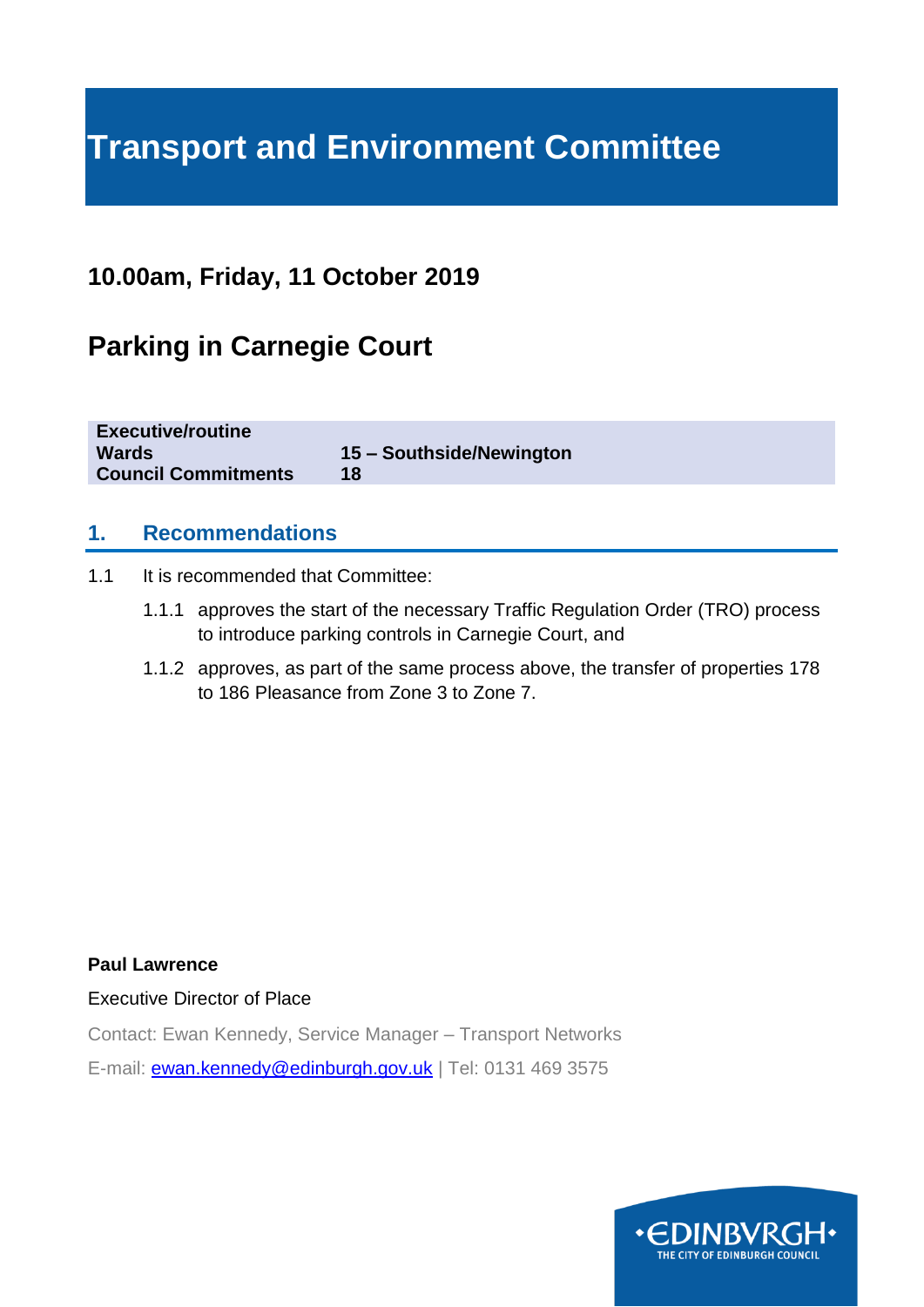## **Parking in Carnegie Court**

## **2. Executive Summary**

2.1 The Council has received several complaints from Carnegie Court residents regarding inconsiderate commuter parking in their parking area (See Appendix 1 for the map of the area). Residents have reported that, such parking prevents them parking near to their homes, increases traffic in the area, has a negative impact on road safety and restricts access for refuse collection vehicles. Residents have requested the Council acts to tackle these issues and this report proposes an approach that will address residents' concerns.

### **3. Background**

- 3.1 Parking in Carnegie Court was previously managed by a private contractor who withdrew their services in 2015. As a result, commuter and non-residential parking in the area has created a number of problems for residents.
- 3.2 The Council was asked to consider possible options to manage parking and improve parking opportunities for residents. Since the area is a road the only means the Council has to control parking is through the Road Traffic Regulation Act 1984.
- 3.3 Having examined possible options for Carnegie Court it was considered that due to its layout and the number of garages in the street, a mews parking area was the best approach to manage parking. A mews area is a street designated in its entirety solely for providing parking for holders of the appropriate mews residents' permit. Further detail on different parking management approaches is contained within Appendix 2.
- 3.4 The proposal was presented to residents at two public meetings and a public consultation was undertaken. This elicited responses from 12 residents and seven respondents supported the introduction of a mews parking area. While this response rate appears to be low, this is typical for a parking consultation of this nature.
- 3.5 This report seeks approval to start the necessary statutory procedure to introduce the changes described in the Recommendations.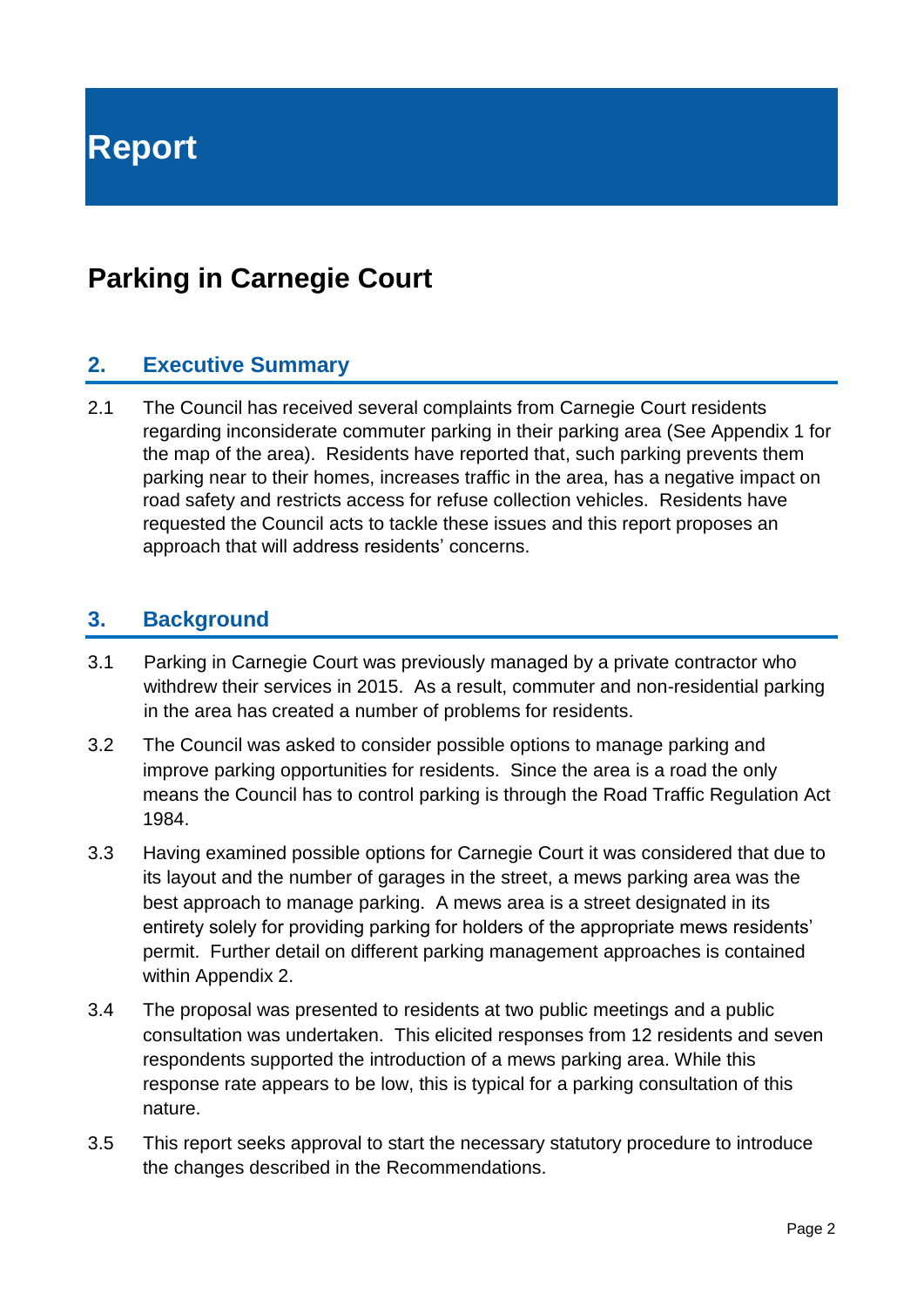## **4. Main report**

- 4.1 Residents are concerned regarding the inconsiderate commuter and non-residential parking taking place in the area and have requested that the Council acts to address these problems.
- 4.2 Having considered the possible options for Carnegie Court, the best option for residents in this instance is to introduce a mews parking area and bring the area into the Controlled Parking Zone (CPZ). This will form part of Zone 7 which operates Monday to Friday 8.30am to 5.30pm.

#### **Mews Parking Area**

- 4.3 A mews area is one large parking place. It is intended to protect the limited amount of space available for residential parking. There are no road markings (parking places or yellow lines) within a mews and is identified by signs at the entrance. Marking individual spaces would likely reduce the number of parking opportunities for residents and allow the limited number of spaces available to be used for non-residential parking.
- 4.4 Since no spaces are marked in a mews, permit holders can park anywhere within the area including in front of their own garages. This allows for the best use of space and ultimately increases the space availability for residents. To prevent misuse and to protect the limited space available, mews permits are limited to those who have residences adjoining the area.
- 4.5 There are some drawbacks with mews areas. One is that the Council has no means of managing the manner of parking within the area, for instance if a permit holder persists to park in front of another resident's garage. Secondly, visitors' and business/retailer's permits cannot be used within mews areas. Finally, it is not possible to introduce disabled persons' parking places within a mews area.
- 4.6 However, the mews parking proposal is considered to be the best option available to residents and will help them park closer to their homes and address the current parking problems.

#### **Public Consultation**

- 4.7 As part of a wider engagement process on a number of issues in the Carnegie Court development, Housing arranged two public meetings to discuss parking and other issues.
- 4.8 After the last meeting in February 2019, residents and property owners were asked to indicate their preference on the introduction of parking restrictions. A questionnaire was available on the night and letters were also delivered to each property, so that those who had no internet access or who could not attend in person could still participate.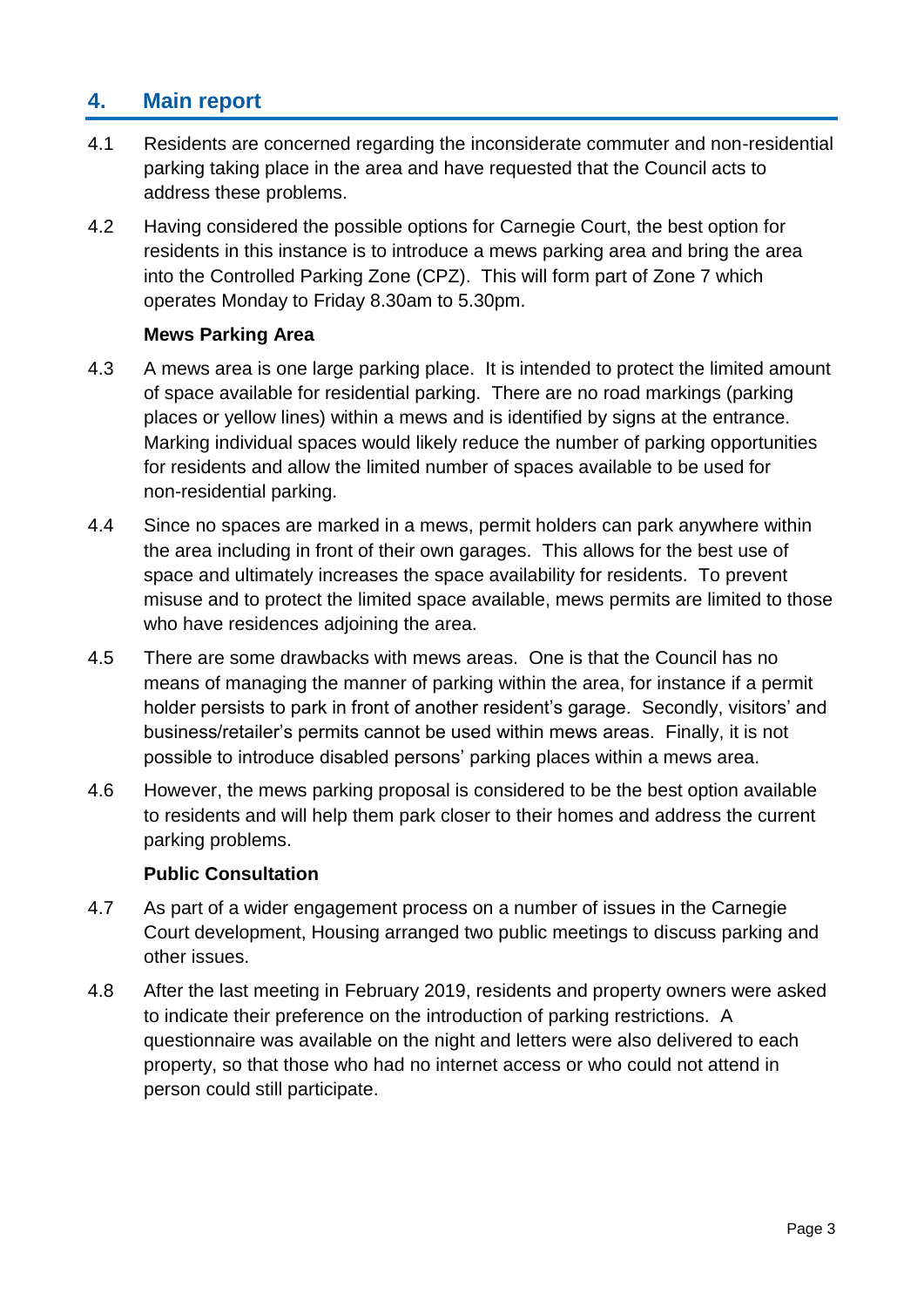- 4.9 Only 12 out of the 65 properties within the development responded equalling an 18% return rate. While it is disappointing that more residents did not respond, the level of response is typical for a parking consultation of this nature. However, a majority of the respondents, seven, supported the introduction of the mews parking proposals. With others opposing the proposals citing reasons such as not wanting to pay the Council for parking permits.
- 4.10 All ward members were informed of the consultation results and two acknowledged the proposed approach.
- 4.11 On the basis of this response, the results are being reported to Committee to seek approval to commence the necessary legal process to introduce parking controls.

#### **Zone Boundary Amendment**

- 4.12 During the recent consultation, one resident reported a related parking problem. While their property address is the Pleasance in Zone 3, their house which is part of the Carnegie Court development and where they normally park, is within Zone 7. Therefore, introducing parking controls would result in them not being able to park near their property and they would need to park further away.
- 4.13 To avoid such circumstances arising, it is proposed to amend the zone boundary as part of this proposal. This report also seeks approval to commence the statutory process to change 178 to 186 Pleasance from Zone 3 to Zone 7.
- 4.14 There are currently no residents' permit holders in these properties and the proposed boundary change is illustrated in Appendix 3.

## **5. Next Steps**

- 5.1 The next step is to start the necessary TRO process to introduce parking controls and to amend the zone boundary as described within this report.
- 5.2 Part of this process includes a public consultation period, when any interested party may comment or object to the proposals. This may result in a further report being submitted to Committee to consider or repel such objections. Ward Councillors will be kept informed of further developments.

## **6. Financial impact**

6.1 The cost of implementing the proposals (processing the TRO, considering any objections received, reporting to Committee and implementing signs) has been estimated at £5,000. These costs will be met from within existing parking budgets.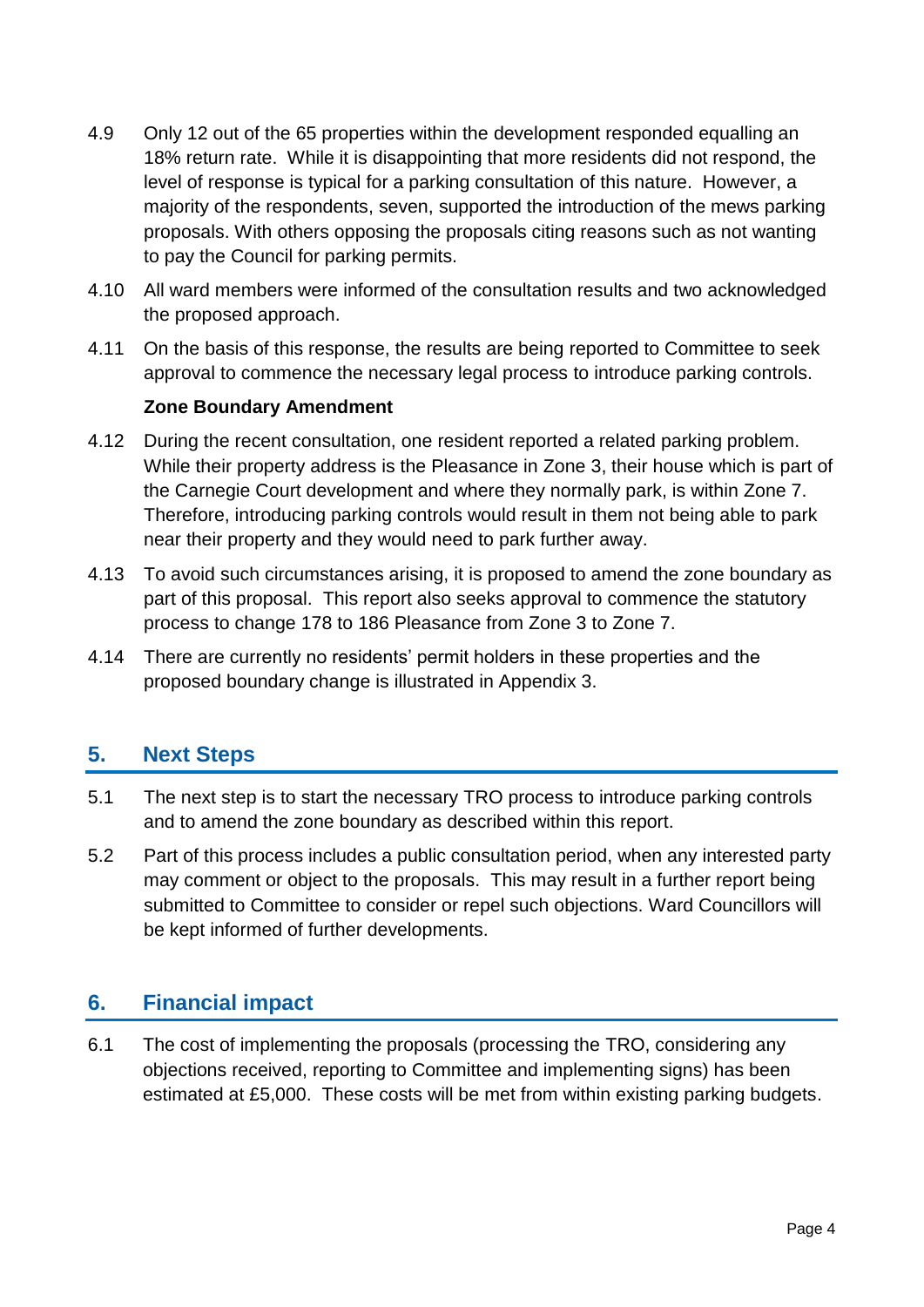6.2 There will be ongoing maintenance and enforcement costs associated with the restrictions, but these are expected to be covered by the sale of residents' parking permits. It is not possible to estimate the anticipated number of permits which may be sold as the Council do not have access to vehicle ownership records in the area.

## **7. Stakeholder/Community Impact**

- 7.1 There has been extensive engagement with the local community regarding this matter. This process has been led by the Council's Housing Team and forms part of a wider discussion with residents on many issues concerning Carnegie Court. Engagement activities included; letter drops, informal discussions, newsletters, public meetings, correspondence with the Carnegie Residents Action Group (CRAG) and discussions with elected members.
- 7.2 The impact of the parking restrictions will be to manage parking demand so that only local permit holders for residents of Carnegie Court can park there during the day. Any vehicle not correctly displaying a parking permit may be issued with a parking ticket. Residents who wish to park in the parking area during the day will need to purchase a permit from the Council. The price of a residents' parking permit depends upon the CO2 emissions of the vehicle. With owners of more environmentally-friendly vehicles paying less for their permit.
- 7.3 Residents who hold a valid disabled persons' blue badge may apply for a parking permit free of charge.
- 7.4 It is anticipated that parking controls will have a positive impact on carbon reduction by removing free parking opportunities close to the city centre. This will reduce unnecessary commuter car journeys and encouraging people to travel using more sustainable methods, such as; walking, cycling or public transport. This may also help to reduce congestion and improve local air quality.
- 7.5 The ward members have been in discussion with residents and were informed for the intent to report to Committee with proposals to introduce a mews parking area in July 2019. Two of the four ward Councillors responded that they were satisfied with the approach.

## **8. Background reading/external references**

8.1 None.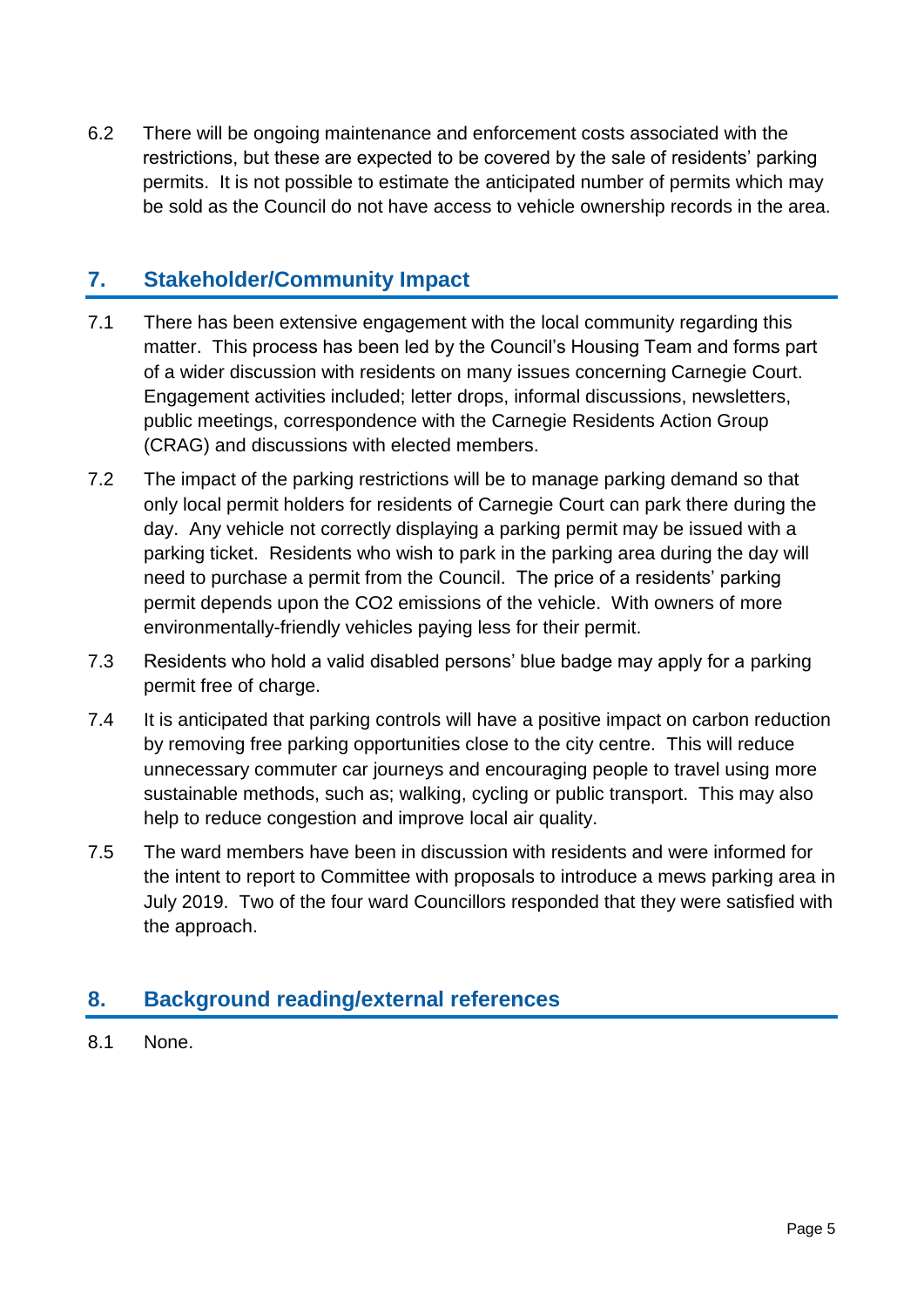## **9. Appendices**

- 9.1 Appendix 1 Carnegie Court Proposed Mews Area
- 9.2 Appendix 2 Parking Management in Carnegie Court
- 9.3 Appendix 3 Proposed boundary amendment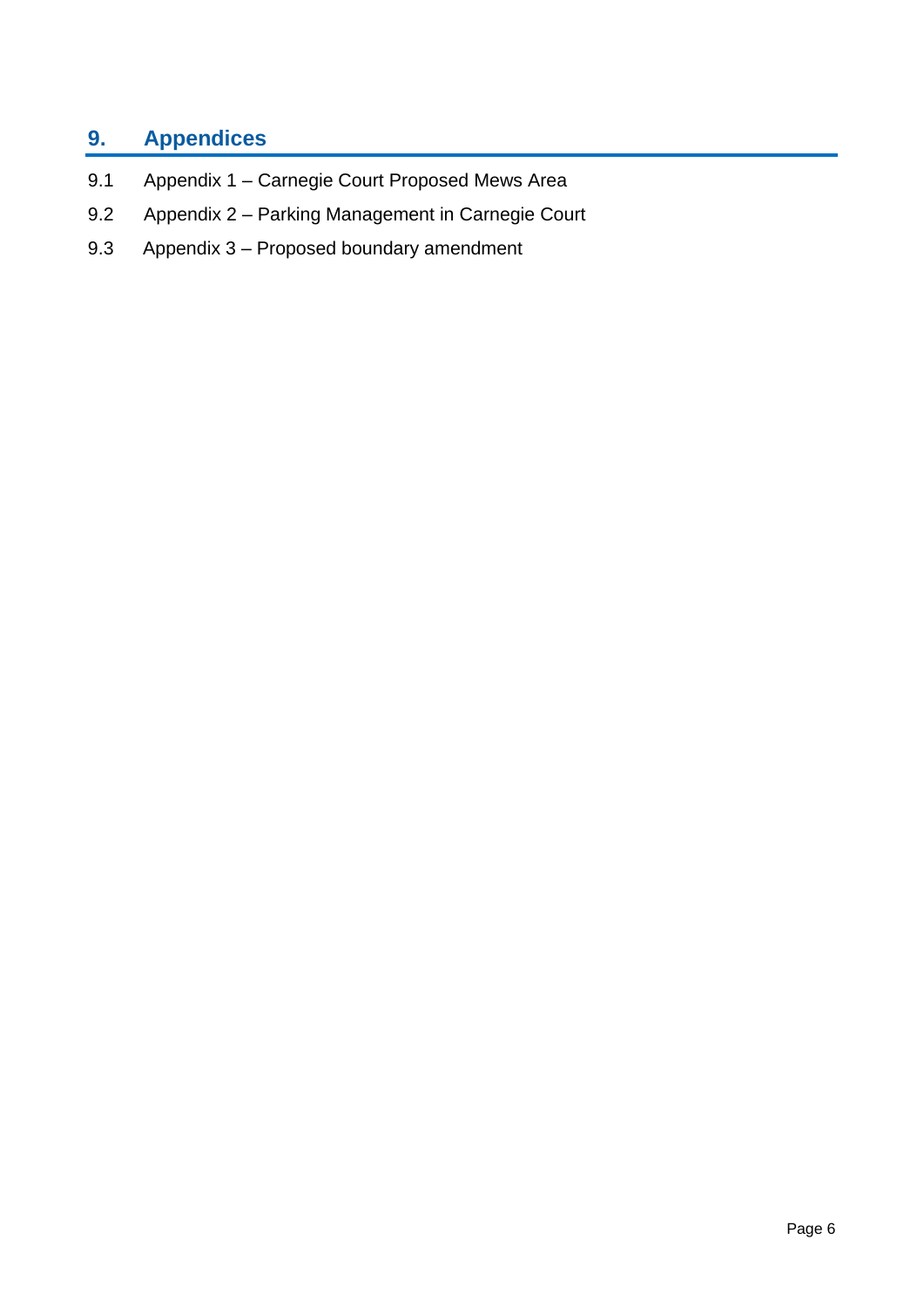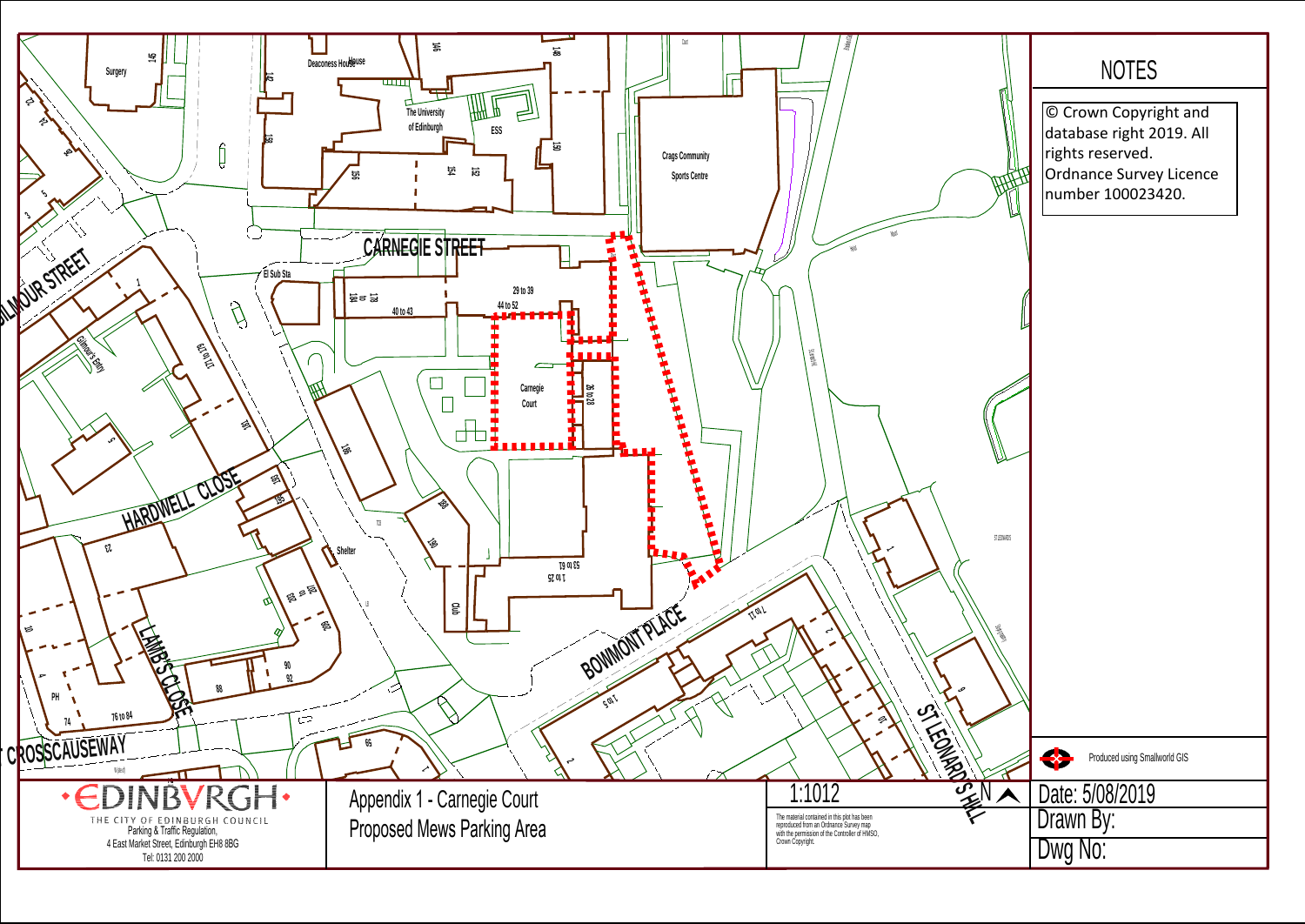## Appendix 2 - Parking Management in Carnegie Court

| Measure                                            | <b>Benefits</b>                                                                                                                                                                        | <b>Drawbacks</b>                                                                                                                                                                                                                                                                                                                                                                                                                         | Conclusions                                                                                                                                                                                                                                                                                                                          |
|----------------------------------------------------|----------------------------------------------------------------------------------------------------------------------------------------------------------------------------------------|------------------------------------------------------------------------------------------------------------------------------------------------------------------------------------------------------------------------------------------------------------------------------------------------------------------------------------------------------------------------------------------------------------------------------------------|--------------------------------------------------------------------------------------------------------------------------------------------------------------------------------------------------------------------------------------------------------------------------------------------------------------------------------------|
| Do-nothing                                         | • Free parking for residents and<br>their visitors                                                                                                                                     | • Attracts commuter and long-term non-residential parking<br>• Does not protect disabled bays, entrances and garages<br>• Dangerous parking and poor accessibility for waste and<br>emergency service vehicles<br>• Few spaces available for residents                                                                                                                                                                                   | This is not considered appropriate as it does<br>nothing to tackle the parking issues raised by<br>residents.                                                                                                                                                                                                                        |
| Gate                                               | • Protects space for residents                                                                                                                                                         | • Locks break and concerns with vandalism<br>• High implementation and maintenance costs<br>• Unique admin system for key distribution required<br>• No Council control over use of keys and thus car park<br>• Poor accessibility for waste and emergency service<br>vehicles, prevents public right of passage.<br>• Problems for disabled users<br>• Safety concerns with physical barriers<br>• No support for out of hours problems | The use of a gate is not considered to be<br>appropriate as this is a road with a public right of<br>access. It is likely that current problems would<br>persist and high costs administering and<br>managing such a system would need to be<br>passed on to residents. This may not be cheaper<br>than purchasing a parking permit. |
| Single<br>Yellow<br>Lines<br>(M-F 8.30-<br>5.30pm) | • Tackles commuter and non-<br>residential parking during the day<br>• Protects garages and spaces for<br>disabled people<br>• Good access for waste and<br>emergency service vehicles | • No parking places available for residents<br>• No parking available for visitors or trades people.                                                                                                                                                                                                                                                                                                                                     | This is not a practical solution as it does not<br>provide parking places for residents to park near<br>to their homes.                                                                                                                                                                                                              |
| Double<br>Yellow<br>Lines<br>(24 Hrs)              | • Tackles commuter and non-<br>residential parking at all times<br>• Protects garages and spaces for<br>disabled people<br>• Good access for waste and<br>emergency service vehicles   | • No parking places available for residents<br>• No parking available for visitors or trades people<br>• No overnight parking.                                                                                                                                                                                                                                                                                                           | This is not a practical solution as it does not<br>provide parking places for residents to park near<br>their homes and does not allow residents to park<br>in the area overnight.                                                                                                                                                   |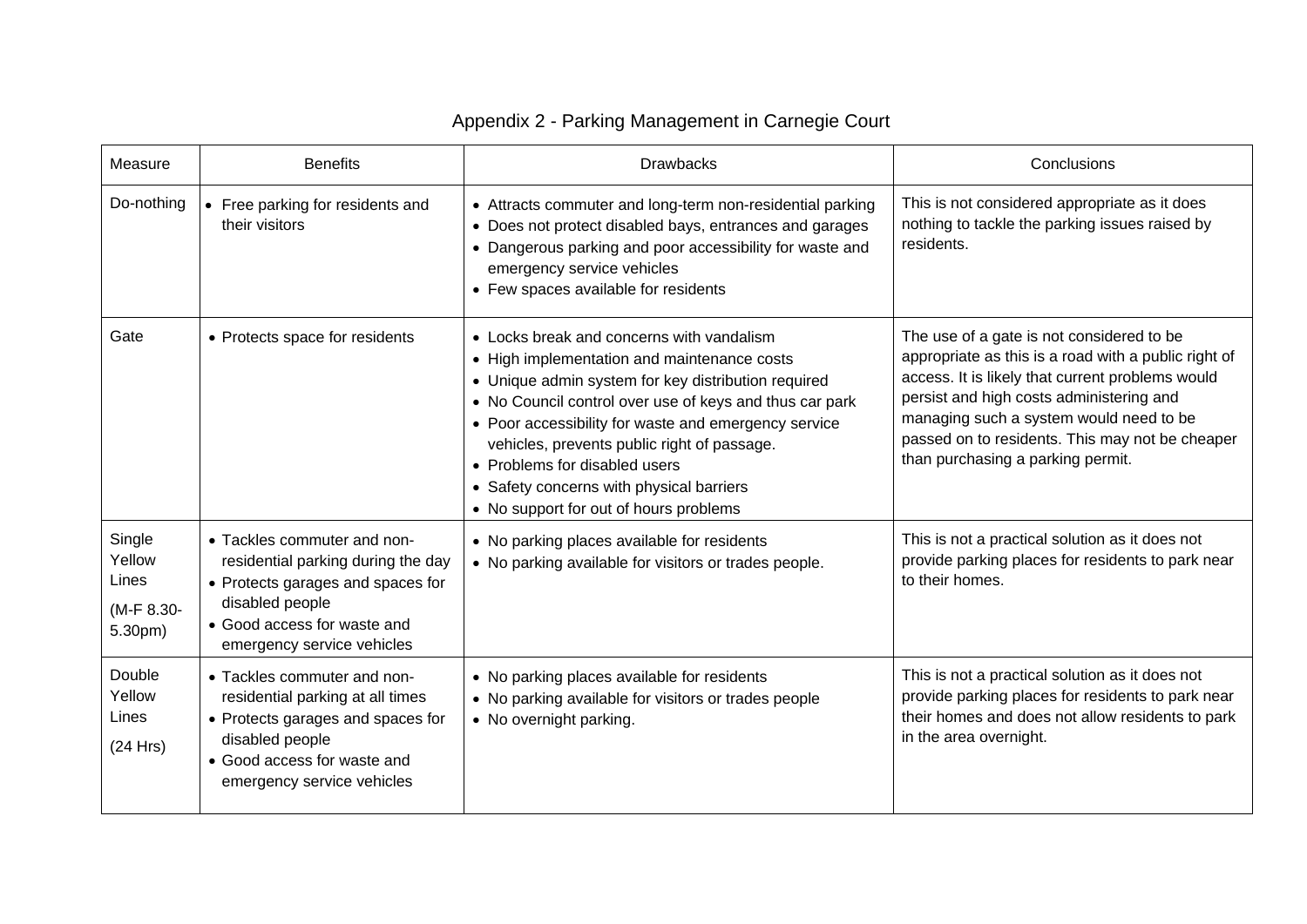| Priority<br>Parking<br>Area<br>(Some<br>kerbside<br>controlled<br>for 90<br>minutes<br>Mon-Fri) | • Tackles commuter and non-<br>residential parking for 90 minutes<br>each day<br>• Provides limited protection for<br>residents during the day                                                                                                                                                                                                                   | • Not suitable for areas of high demand<br>• May not provide sufficient space for residents.<br>• Attracts commuters and non-residents to park outwith<br>controlled hours<br>• Paying for 90 minutes would allow all-day parking, i.e. no<br>turnover of space<br>• Fewer opportunities for visitors and trades people<br>• Counter to transport policy which aims to limit commuter<br>parking in the city centre | This is not considered a suitable option; Priority<br>Parking works best in less densely populated,<br>stand-alone areas further from the city centre and<br>outwith the extent of the Controlled Parking Zone.<br>Neighbouring streets all have parking controls,<br>meaning Carnegie Court would still be attractive<br>for commuters or nearby visitors wanting to avoid<br>paying for parking. Priority Parking is unlikely to<br>address parking problems and residents may<br>need to purchase parking permits but see little<br>improvement in parking opportunities. |
|-------------------------------------------------------------------------------------------------|------------------------------------------------------------------------------------------------------------------------------------------------------------------------------------------------------------------------------------------------------------------------------------------------------------------------------------------------------------------|---------------------------------------------------------------------------------------------------------------------------------------------------------------------------------------------------------------------------------------------------------------------------------------------------------------------------------------------------------------------------------------------------------------------|------------------------------------------------------------------------------------------------------------------------------------------------------------------------------------------------------------------------------------------------------------------------------------------------------------------------------------------------------------------------------------------------------------------------------------------------------------------------------------------------------------------------------------------------------------------------------|
| Controlled<br>Parking<br>Zone                                                                   | • Protects space for residents<br>• Addresses commuter and non-<br>residential parking during the day<br>• Provides parking opportunities for<br>visitors and trades people<br>• Loading and unloading<br>opportunities are available<br>• Manages where vehicles park,<br>i.e. park in marked bays<br>• Good access for waste and<br>emergency service vehicles | • Residents need to pay for parking<br>• Pay and display for visitors<br>• Each block of parking places needs to be marked and<br>signed individually<br>• Likely to limit the number of vehicles which can be<br>accommodated within the area, due to its shape and<br>number of garages.                                                                                                                          | There is some benefit in introducing standard<br>Controlled Parking Zone measures in Carnegie<br>Court. This will help tackle commuter parking and<br>provide dedicated spaces for residents, their<br>visitors and any visiting trades people. However,<br>the nature of the car park means that marking<br>individual spaces may result in a loss of parking<br>spaces and all residents may not be able to be<br>accommodated within the area.                                                                                                                            |
| Mews<br>Parking<br>Area -<br>within CPZ<br>(recomm-<br>ended)                                   | • Protects space for residents living<br>in Carnegie Court only<br>• Tackles commuter and non-<br>residential parking during the day<br>• Fewer road markings and signs<br>required<br>• Good access for waste and<br>emergency service vehicles                                                                                                                 | • No ability to introduce disabled persons' parking places<br>• No parking places for visitors or visitors' permits<br>• No control over manner of standing, i.e. to prevent poor<br>parking in front of garages                                                                                                                                                                                                    | Introducing a mews parking area is considered to<br>be the best option available for residents. This will<br>protect spaces for residents by preventing<br>commuter parking. It will maximise the available<br>space for parking as the shape and number of<br>garages limit the number of marked parking bays<br>that can be created. Residents can manage<br>where they park to make the best use of space<br>whilst not obstructing others, i.e. they can park in<br>front of their own garage but avoid parking in front<br>of their neighbours.                         |